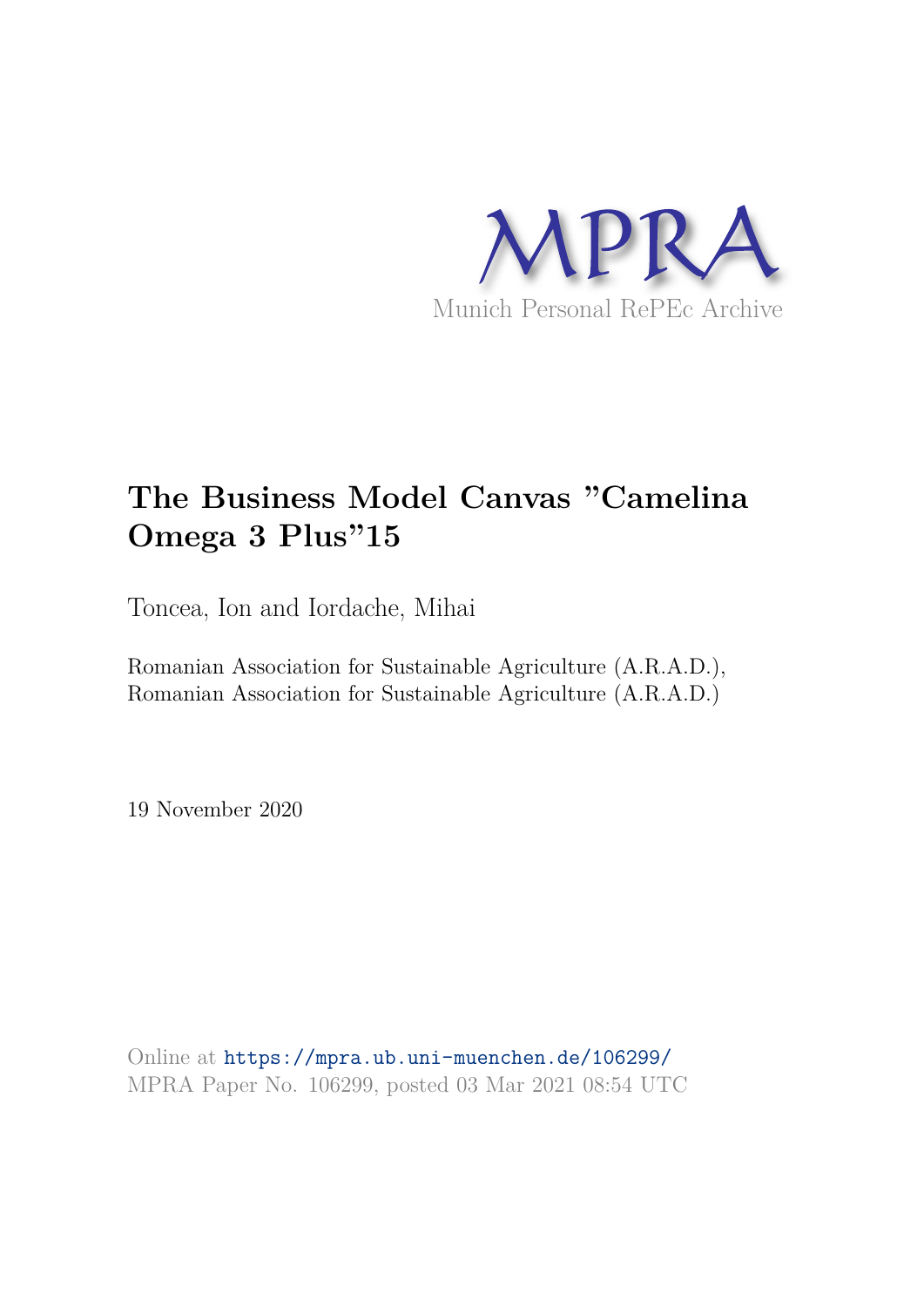#### **THE BUSINESS MODEL CANVAS "CAMELINA OMEGA 3 PLUS"**

# **ION TONCEA<sup>1</sup> , MIHAI IORDACHE<sup>2</sup>**

**Summary:** *The Business Model Canvas "Camelina omega 3 Plus" is a transpose in practice of the information from the best seller book "Business Model Generation – A handbook for Visionaries, Game Changers and Challengers" written by the Alexander OSTERWALDER & Yves PIGNEUR and of the knowledge accumulated from the complex and diverse activities carried on during project H2020 - EU RUR-09-2017 "Replicable business models for modern rural economies (RUBIZMO), financed under Grant Agreement Nº 773621, in which the Business Model Canvas is a basic tool. Firstly, the paper is focusing on a clear presentation of the structural elements (9) of the business model canvas – (PC) Key partners and partnerships, (AC) Key activities, (R-C) Key resources, (PV) Value propositions, (CA) Channels, (RC) Customer relationships, (SC) Customer segments, (\$C) Costs structure and (FV) Revenue Streams. Further on it is presented the description, analysis and design of the Business Model Canvas "Camelina Omega 3 Plus", a case study for inspiration of those who are interested to develop or who are already running a sustainable business based on similar values as the company "Camelina Omega 3 Plus".*

**Keywords**: *business, model, canvas, camelina, omega 3* 

**JEL classification:** *O31 (Innovation and Invention: Processes and Incentives)*

#### **INTRODUCTION**

The paper is inspired from the first chapter "The business Model Canvas" (BMC) of the book "Business Model Generation – A Handbook for Visionaries, Game Changers, and Challengers" written by the Alexander OSTERWALDER and Yves PIGNEUR in cooperation with 470 experts from 45 countries and published in 2010, simultaneous in USA and Canada, by John Wiley & Sons, Inc., Hoboken, New Jersey. The Business Model Canvas was proposed in 2004 by Osterwalder A. in his earlier PhD thesis "Business Model Ontology, a Proposition in a Design Science Approach". At that time there was no model to express a company's global business logic from a pure business point of view. The existing models essentially had an organizational or process perspective or covered only parts of a firm's business logic *(Osterwalder, A. PhD thesis 2004)*. This paper is based, also, on the knowledge accumulated from the complex and diversified activities carried on during EU H2020 project *"Replicable business models for modern rural economies – RUBIZMO"*, a new European initiative working to discover the vital ingredients for developing entrepreneurship and successful business models in high potential sectors as food and agriculture, new bio-based value chains and ecosystem services *[\(https://rubizmo.eu/project\)](https://rubizmo.eu/project).* 

As follow from the declarations of those who used the "BMC", it is an efficient and simple instrument for discovering, describing, analysing and (re)design of any kind of business, and, maybe, of any phenomena or activity from society and nature. It is one-page visual graphics which facilitates reading and debate, stimulates the team work, a common language, imagination, holistic thought, not getting blocked in details and not offering direct solutions. In the same time, the BMC is a strategic management tool to quickly and easily define and communicate a business idea or concept, structuring the idea or concept in a coherent way *(Ebinum. M.; 2016)*. Also, BMC is a hands-on tool that fosters understanding, discussion, creativity and analysis *(Ostervalder, A. & Pigneur, Y. 2010)*, the essential elements which revolutionised the most of the business models of

 $\overline{a}$ 

<sup>1</sup> Ion TONCEA, dr. eng, president of Romanian Association for Sustainable Agriculture (A.R.A.D.), tonceaion@gmail.com;

<sup>&</sup>lt;sup>2</sup> Mihai IORDACHE, economist, manager "Camelina Omega 3 Plus", mihaihyh@gmail.com;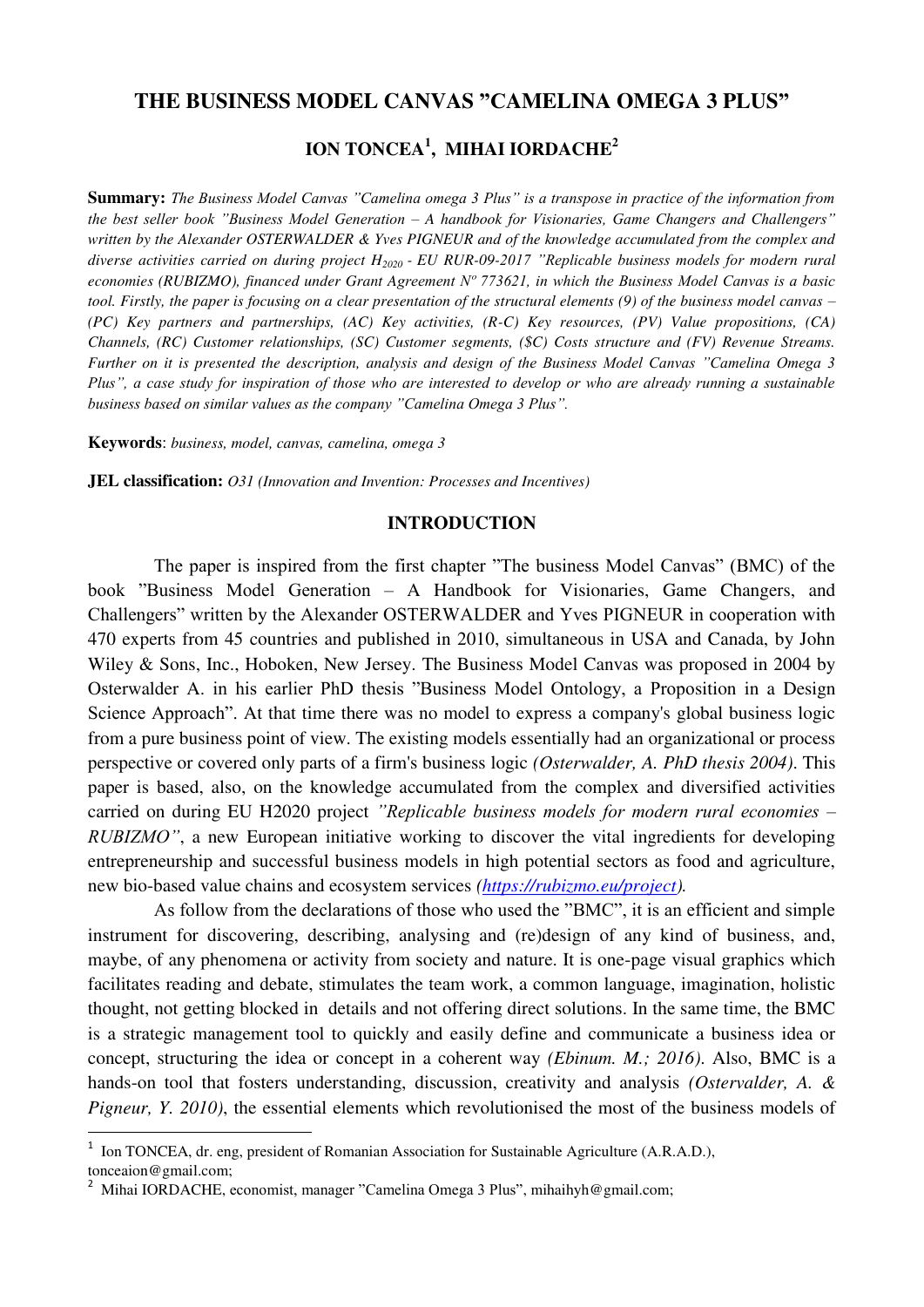the world. BMC is based on nine (9) building blocks (pillars) - (PC) Key partners and partnerships, (AC) Key activities, (R-C) Key resources, (PV) Value propositions, (CA) Channels, (RC) Customer relationships, (SC) Customer segments, (\$C) Costs structure and (FV) Revenue Streams that cover all areas of a business - Offering, Customers, Infrastructure and Financial Viability (Alexander Ostervalder, A. and Pigneur,Y 2010). The business case "Camelina Omega 3 Plus" is studied using the canvas for the analysis of the business environment, as a business strategic management tool for the prevention of the short lifespan of the proposed business.

#### **MATERIALS AND METHODS**

The Business Model Canvas (BMC) needs equipment - laptop or tablet, recording devices, like mobile telephone, and objects and materials: - blackboard or whiteboard and flipchart; chalk for blackboard; dry erasable pens and markers for whiteboard; colour pens or/and markers or cardboards post-it; sponges, magnets, notebooks, writing paper, at least , in A4 size and/or posters etc. Also, the method is that proposed by the Osterwalder, A., & Pigneur Y. (2010) and many other experts which think it as perfect:

1. Draw or print the business model canvas, on blackboard/whiteboard or, preferable, on a poster paper, with all nine (9) business model pillars (Fig. 1), in a rational arrangement, in the left side - the pillars which means the costs or economic efforts, and in the right side - the pillars that means the value or economic effects, and then, in case of poster, post it on a wall or flipchart. Also, the business model canvas has to contains only information specific to each pillar and proper to each business model or business case, existent in the moment of canvas drawing.

| <b>Key Partners</b><br>(PC) | (AC) Key Activities | (PV)                 | Value | ((RC)                | <b>Customer</b>  | (SC)<br><b>Customer</b> |  |  |  |  |  |  |
|-----------------------------|---------------------|----------------------|-------|----------------------|------------------|-------------------------|--|--|--|--|--|--|
| and                         |                     | <b>Propositions</b>  |       | <b>Relationships</b> |                  | <b>Segments</b>         |  |  |  |  |  |  |
| <b>Partnerships</b>         |                     |                      |       |                      |                  |                         |  |  |  |  |  |  |
|                             |                     |                      |       |                      |                  |                         |  |  |  |  |  |  |
|                             |                     |                      |       |                      |                  |                         |  |  |  |  |  |  |
|                             |                     |                      |       |                      |                  |                         |  |  |  |  |  |  |
|                             | (R-C) Key Resources |                      |       | (CA)                 | <b>Transport</b> |                         |  |  |  |  |  |  |
|                             |                     |                      |       | <b>Channels</b>      |                  |                         |  |  |  |  |  |  |
|                             |                     |                      |       |                      |                  |                         |  |  |  |  |  |  |
|                             |                     |                      |       |                      |                  |                         |  |  |  |  |  |  |
|                             |                     |                      |       |                      |                  |                         |  |  |  |  |  |  |
|                             |                     |                      |       |                      |                  |                         |  |  |  |  |  |  |
|                             |                     |                      |       |                      |                  |                         |  |  |  |  |  |  |
| (\$C) Costs structure       |                     | (FV) Revenue Streams |       |                      |                  |                         |  |  |  |  |  |  |

Figure. 1. The Business Model Canvas Template *(Osterwalder, A., & Pigneur, Y. 2010)*

2. Form the working team from a limited number (4—8) of reliable persons who know the business model or case, with ages, education and experience similar, as well as different cultural environments – production of goods and services, management, marketing, finances, suppliers, consumers, customers, partners etc., among of them one will be moderator;

3. Present the concept of the business model using a language that all understand and in an attractive and simple style, without excessive simplification of the complex function of the business;

4. Start, simultaneous, the discussions and sketch out the business model with all team, each participant is requested to tell, on short and with arguments all he knows about the business model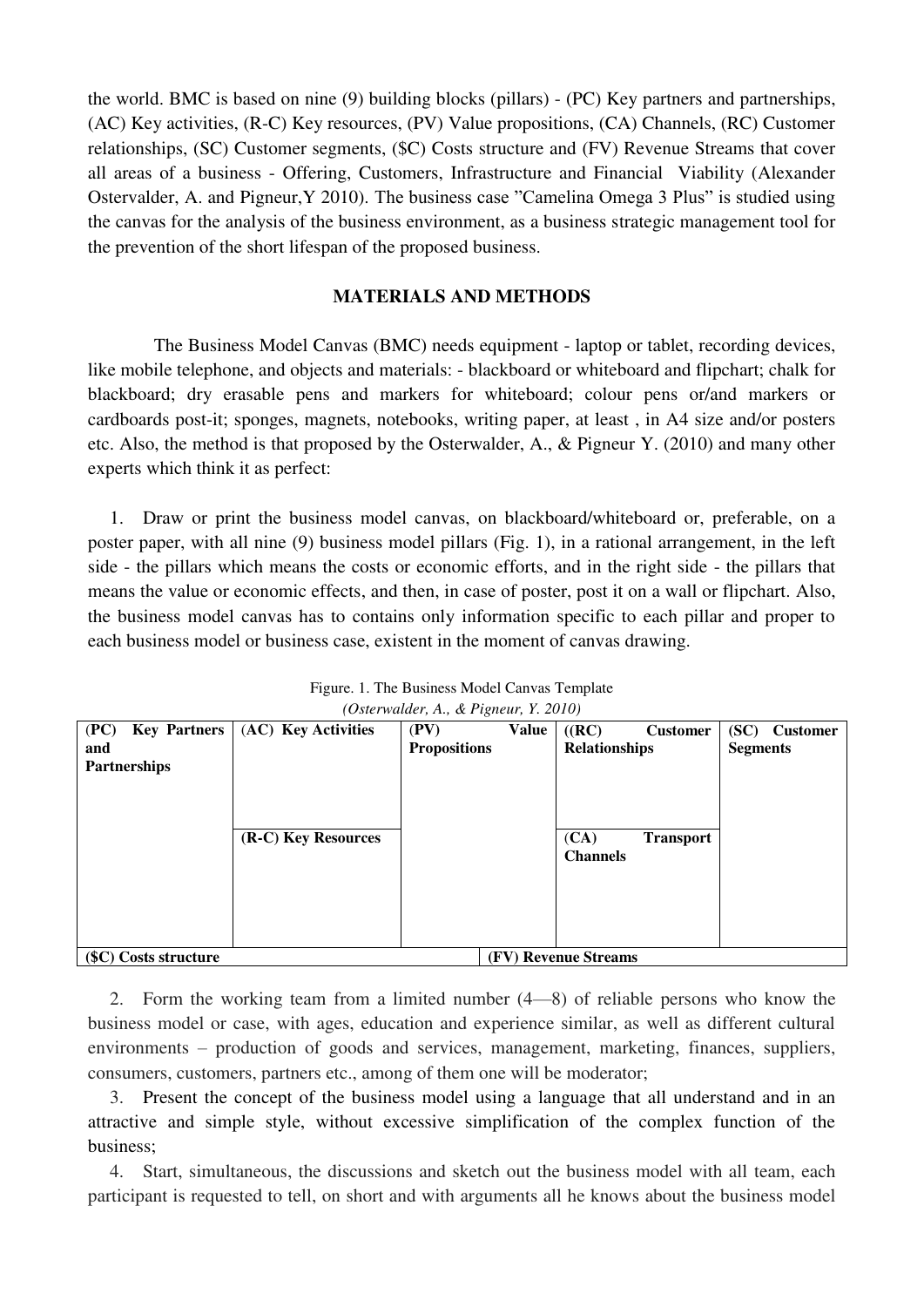or case, or, at least, an idea at each pillar. Also, the order of structural pillars study is aleatory, but it is not started other pillar study until the discussions about a pillar is not exhausted. The discussions and outline of the business model can be facilitated by the general questions proposed by Canvaziner 2,0 Demo blog *(https://canvanizer.com/new/business-model-canvas)* and many other sources. The questions are related to the type and characteristics of the business, affiliated, services – such as consultancy and technical assistance, premium products and personal services (postsales), payment types etc. This activity is crucial for the development of BMC, because during this process can be discovered elements which were not observed before, such as connections between pillars and innovative elements of the business model. Also, it is to be taken into account that this activity is consumer of time, materials - paper (sometimes hundred meters), post-its, markers, chalk, energy and, of course, some protocol consumables: tea, coffee, water, juices, snacks etc.;

5. Synthesize the reading, discussion/debate and imagination results in a holistic manner, oriented to practice;

6. The BMC process final phase is communication of new business ideas and the estimation of economic, social and/or environmental results of the proposed business. Usually, in this phase it is presented the future business model innovations based on inspiring and adequate concepts, such as SMART or Sustainable Development concepts. These concepts are paving the way on how to make a profitable company, including how the business was run and how it will be designed in the future, for the transition from Red Ocean category, with strong competition and low revenues, in the Blue Ocean category, without or with less competition and low costs and satisfactory revenues.

#### **RESULTS AND DISCUSSIONS**

The business model canvas was not changed at all as shape and content since Osterwalder, A., & Pigneur, Y. published the book "Business Model Generation - A Handbook for Visionaries, Game Changers, and Challengers", most of the scientists and businessmen being concern themselves with understanding and successfully applying this concept into practice. In many cases the business model canvas seems to be a universal and revolutionary tool in businesses strategic management, like wheel discovery for the humanity. According to the results of analysis of many Business Model Canvas out existing on the internet, from the all domains *(production, distribution and trade)* and sectors *(public, private and social)* of economy - from industries involved in the extraction and production of the raw materials, the industries which produce finished usable goods or are involved in construction, services, research and development etc., all business models have nine (9) pillars: (PC) Key Partners, (AC) Key Activities, (R-C) Key Resources, (PV) Value Proposals, (RC) Customer Relationships, (CA) Channels, (SC) Customer Segments, (\$C) Costs Structure and (FV) Revenue Streams and each pillar has, more or less, a small examples number: PC:1-9, AC:1-5, R-C:1-10, PV:1-7, RC:1-6, CA:1-10, SC:1-5, \$C:1-14 and FV:1-5, as well as using a specific languages, no detailed, to each business model/case. However, why 9 pillars of BMC? Why not more many, as Osterwalder and Pigneur expected, or less because the (RC) Customer Relationships and (SC) Customer Segments belong to customers area? The number 9 of the structural pillars of BMC is, maybe, "the complete number of s total analysis *(Allendy, R., F.).* Also, BMC structure cover all four areas of a business - *Offering (PV)*, *Customers (RC and SC)*, *Infrastructure (PC, AC, R-C, and CA)* and *Financial viability (\$C and FV).* The famous business companies like: Air BnB, Alibaba, Amazon, Car&Go, Easybank, FounderCo, IPOD-ITUNES, GILLETE, HILTI, IKEA, LEGO, TESLA, ZARA, WALMART, WIKIPEDIA etc. do not use a very detailed business canvas *(Gira., M. 2020)*, each pillar of the BMC having between  $1 - 5$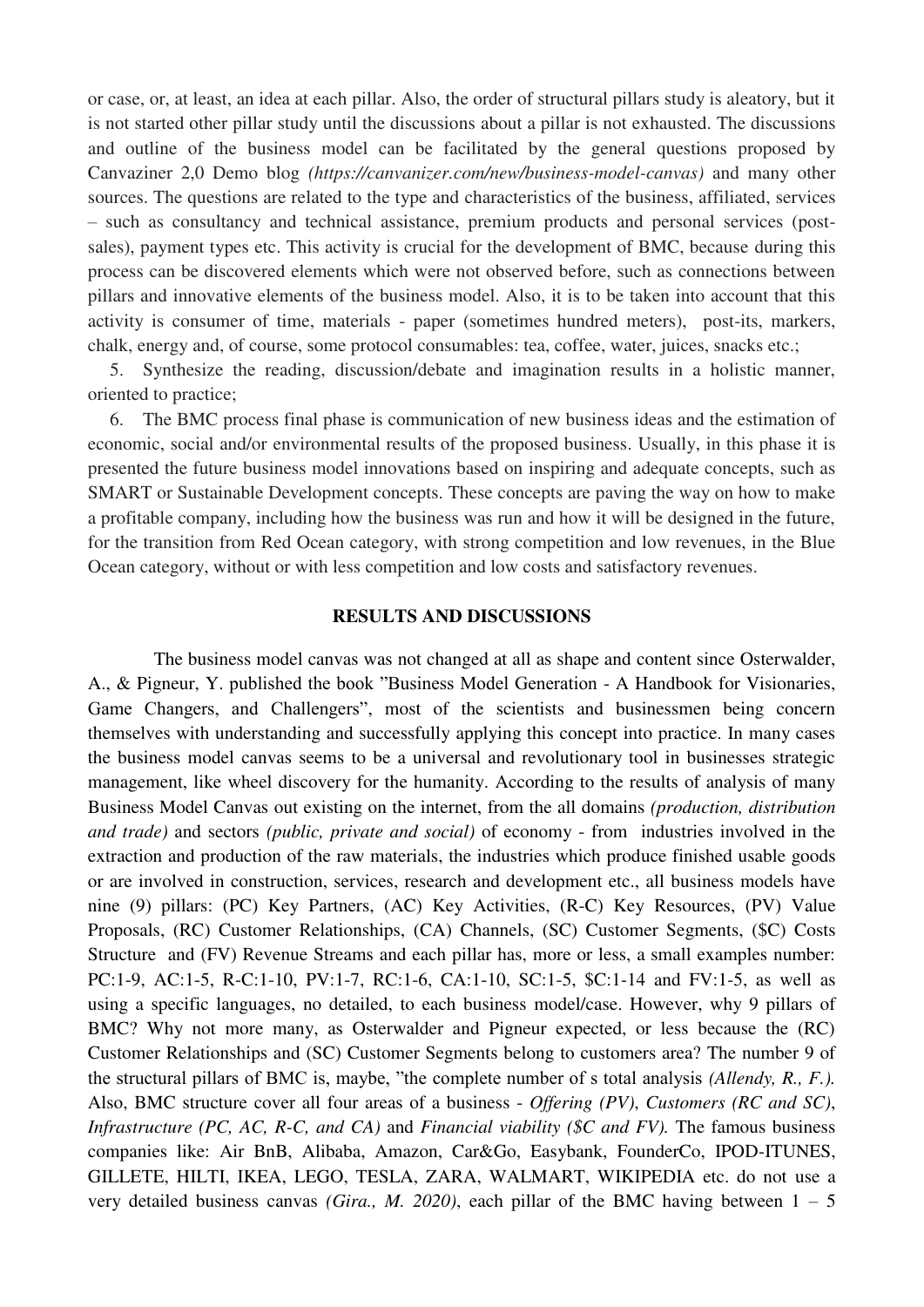patterns. The BMC can assist mainly the new and visionaries entrepreneurs, for classification of the business model according to business model definition of Osterwalder, A., & Pigneur, Y. (2010) – *The reason for what the enterprise or entrepreneurs Create, Supply and/or Attract Value*, in the business models based on: Creation, Supplying and/or Attraction of the Value.

# **Case Study: Business Model Canvas** *"Camelina Omega 3 Plus"*

The business model canvas "Camelina Omega 3 Plus" is probably, the first Romanian example explored by BMC method. Camelina Omega 3 Plus is a business company established in 2020 for commerce retail by direct marketing and electronic commerce *(NACE class 4791)*. Camelina is a niche agriculture crop cultivated to produce seeds rich in fats, proteins, cellulose, minerals, vitamin E etc. *(Toncea, I. 2014)*. Also, from Camelina seeds is extracted oil rich in omega 3 and omega 6, and is produced meal rich in proteins and cellulose *(Toncea, I., et all. – 2013).* In the following paragraph, we will present the business model canvas "Camelina Omega 3 Plus" (Fig 2), inclusive specific explanations and practical examples for each pillar.

(**CP) Key Partners and Partnerships** – each participant at the common activities or engaged in business transactions for decreasing the high costs, risk and uncertainty of business , as well as to get resources and develop new activities. In case of the business Camelina Omega 3 Plus, the main partners and partnerships are suppliers of Camelina seeds, oil and meal, respectively Affiliates cooks, pharmacists and sport trainers, Research and Development Institutes for Agriculture and Bio-resources of food and Faculties of pharmacy and medicine (R&D) and the Orders Houses.

**(AC) Key Activities** – are specific to each business model and are the basis for creating, supplying and attracting value in order to maintain customer relationships and to gain revenues.

In most of the business cases the key activities are: *producing of goods and services* according to market quantitative demand and in the same time of superior quality; *finding solution(s)*, in the shortest time, for customer's problems and *management and promotion* of the businesses.

According to official documents of establishment, the key activity of the Camelina Omega 3 Plus SRL is retail commerce by orders houses and internet (NACE class 4791), that belongs of management and promotion of the businesses.

| (PC) Key Partners                         | (AC) Key Activities                      | (PV)                              | Value                                                   | (RC)                         | Customer                       | (SC)     | Customer                     |  |  |
|-------------------------------------------|------------------------------------------|-----------------------------------|---------------------------------------------------------|------------------------------|--------------------------------|----------|------------------------------|--|--|
| and                                       |                                          | Propositions                      |                                                         | Relationships                |                                | Segments |                              |  |  |
| Partnerships                              |                                          | $\sqrt{\ }$ Seeds clean and       |                                                         | $\sqrt{\text{Personal}}$ and |                                |          |                              |  |  |
|                                           | $\sqrt{ }$ Commerce retail by            | health<br>and rich in             |                                                         | dedicated personal           |                                |          | $\sqrt{}$ Niche market, with |  |  |
| $\sqrt{\text{Partners}}$ :                | houses<br>orders<br>and                  | fats,                             | proteins,                                               | assistance;                  |                                | specific | and                          |  |  |
| Camelina seeds,                           | internet (NACE class                     | cellulose,                        | minerals                                                |                              | $\sqrt{\text{Online sharing}}$ |          | specialised customer         |  |  |
| oil and meal                              | $4791$ :                                 | (mainly iron                      | and                                                     | information,                 |                                | segments |                              |  |  |
| Suppliers                                 |                                          | zinc) and vitamin E               |                                                         | knowledge and                |                                |          |                              |  |  |
|                                           |                                          |                                   |                                                         | experience                   |                                |          |                              |  |  |
| $\sqrt{\text{Partnerships}}$ :            | (R-C) Key Resources                      | $\sqrt{O}$ Oil premium with       |                                                         | (CA) Channels                |                                |          |                              |  |  |
| - Affiliates                              |                                          | delicate aroma and                |                                                         | $\sqrt{\text{Sales team}}$   |                                |          |                              |  |  |
| - R & D                                   | $\sqrt{\frac{1}{2}}$ Experts in camelina | rich in $\omega$ 3 and $\omega$ 6 |                                                         |                              | $\vee$ www.camelina.ro,        |          |                              |  |  |
| - Orders Houses                           | cultivation and seeds                    |                                   |                                                         | and other online sites       |                                |          |                              |  |  |
|                                           | processing, and                          | $\sqrt{\ }$ Meal with good        |                                                         |                              | $\sqrt{\ }$ Channels preferred |          |                              |  |  |
|                                           | marketing                                | rich in<br>and<br>taste           |                                                         |                              | by the customers               |          |                              |  |  |
|                                           |                                          |                                   | proteins and cellulose                                  |                              |                                |          |                              |  |  |
| (\$C) Costs Structure                     |                                          |                                   | (FV) Revenue Streams                                    |                              |                                |          |                              |  |  |
| $\sqrt{\text{fixed}}$ and variable costs; |                                          |                                   | $\sqrt{\ }$ revenue streams from the customer segments; |                              |                                |          |                              |  |  |
| $\sqrt{ }$ diverse cost strategy          |                                          |                                   |                                                         |                              |                                |          |                              |  |  |

Figure. 2. The Business Model Canvas "Camelina Omega 3 Plus"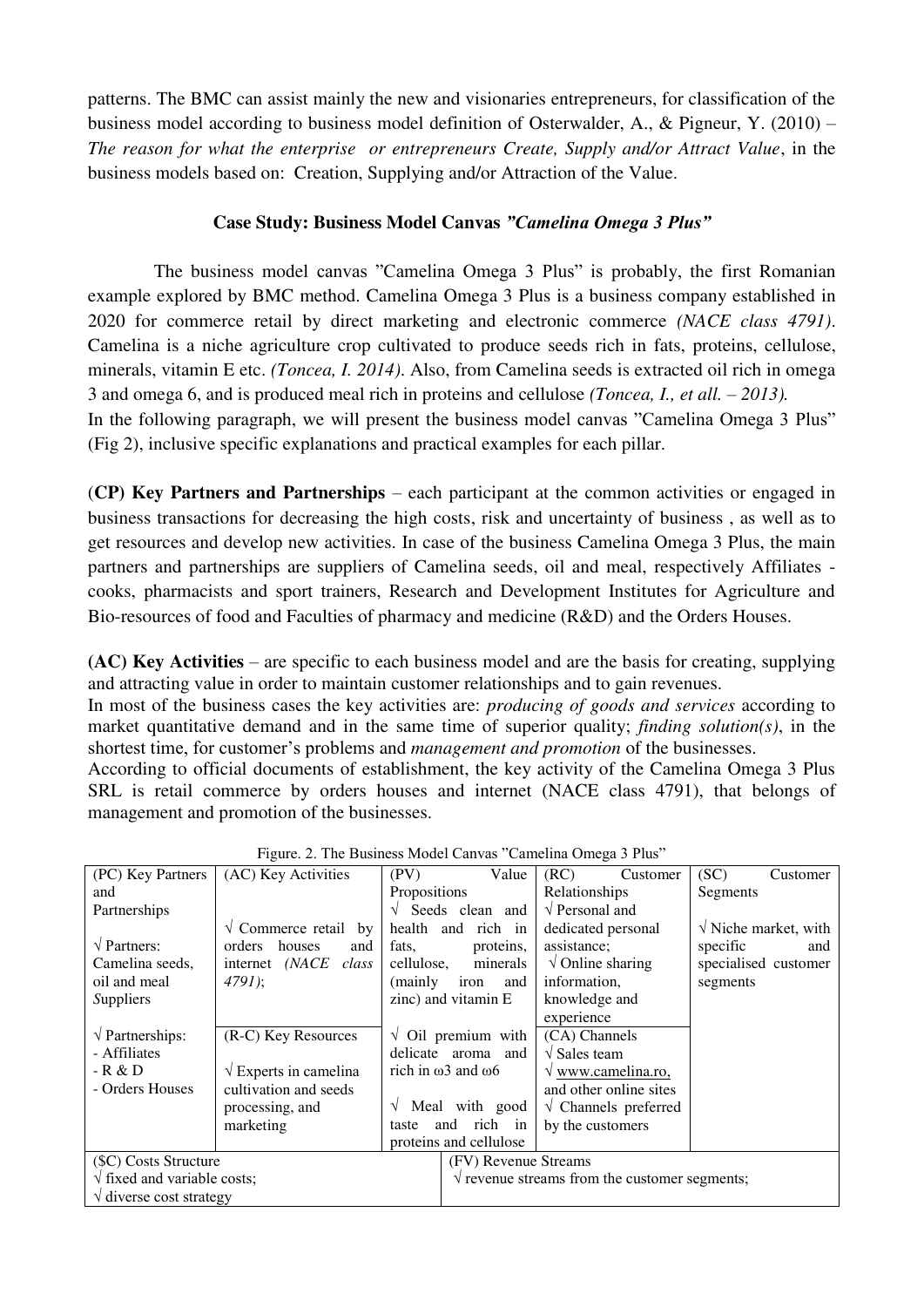**(R-C) Key Resources** – are proper to each business case or business model and are important to create, deliver and attract value, in penetration of markets, in maintaining customer relationships and in getting revenues. Although, there are many key resources types – *material resource*, *human resources*, *financial resources* and *informational (intangible) resources*, Camelina Omega 3 Plus SRL is based, for the moment, on the high professional qualification and long practical experience of the human resource in the camelina cultivation and seeds processing, as well as in the marketing.

**(PV) Value Propositions** – is the reason why customers turn to one company over another *(A. Osterwalder, A., and Pigneur, Y.)*, because it satisfies their needs or solves a problem, it is a new and very attractive offer or a similar offer with another from the market, but it has additional characteristics and attributes. A value proposition of a good or service is sure when these are not returned/claimed and the customer comes back with further orders.

There are different types of Value propositions: *inventive* - which satisfy a new client's needs, *innovative* - with additional characteristics and attributes, *quantitative* - mainly as volume and diversity, and *qualitative* – accordingly with customer's needs and experiences. In the business case "Camelina Omega 3 Plus", the value propositions consist in: *Seeds* clean, healthy and rich in fats, proteins, cellulose, minerals (mainly iron and zinc) and vitamin E; *Premium Oil* with delicate aroma and rich in ω3 and ω6; and *Meal* with taste good and rich in proteins and cellulose.

**(RC) Customer Relationships** – are according to the Romanian concept *"Our customer Our master*" because "Customers comprise the heart of any business model" *(Osterwalder, A., and Pigneur, Y. 2010).* Each successful company is permanently preoccupied with customer relationships to attract more and more clients by listening to their wishes and identifying their needs, to transform customers in fans by offering solutions to their problems and increasing the sales by offering innovative goods and services. The customer relationships of the company "Camelina Omega 3 Plus" are: *personal assistance* based on human interactions by which the customers can communicate with company representatives any time - before, during and after sales, *personal dedicated assistance* – the staff of the company maintains friendly relationships with the important costumers and *the use of the online communities* for sharing information, knowledge and experience.

**(CA) Channels** – the main interface of a company with its customers. These are the means by which a thing is transported or transmitted from a place to another, or from one person to another for buying the goods and services, for supplying a value proposition, for assistance of customers post-buying, for the evaluation of the value propositions by the customers and for promotion of the goods and services of a company. Therefore, there are many types of channels, but the Camelina Omega 3 Plus company uses only four channels: *sales team*, *the web-site www.camelina.ro*, *online sites of other companies* and *channels preferred by the customers*.

# **(SC) Customer Segments**

For deep understanding and better services, the companies group customers by needs and common behaviours, in customer segments. The most known customer segments types are: *the mass market*, with no strong differences between customer groups as size and diversity, and with similar needs and problems; *the niche market*, with specific and specialised customer segments as is our business case study "Camelina Omega 3 Plus"; *the segmented market* – with similar needs and problems, but with different size and value propositions; *the diversified market* – with diversified infrastructure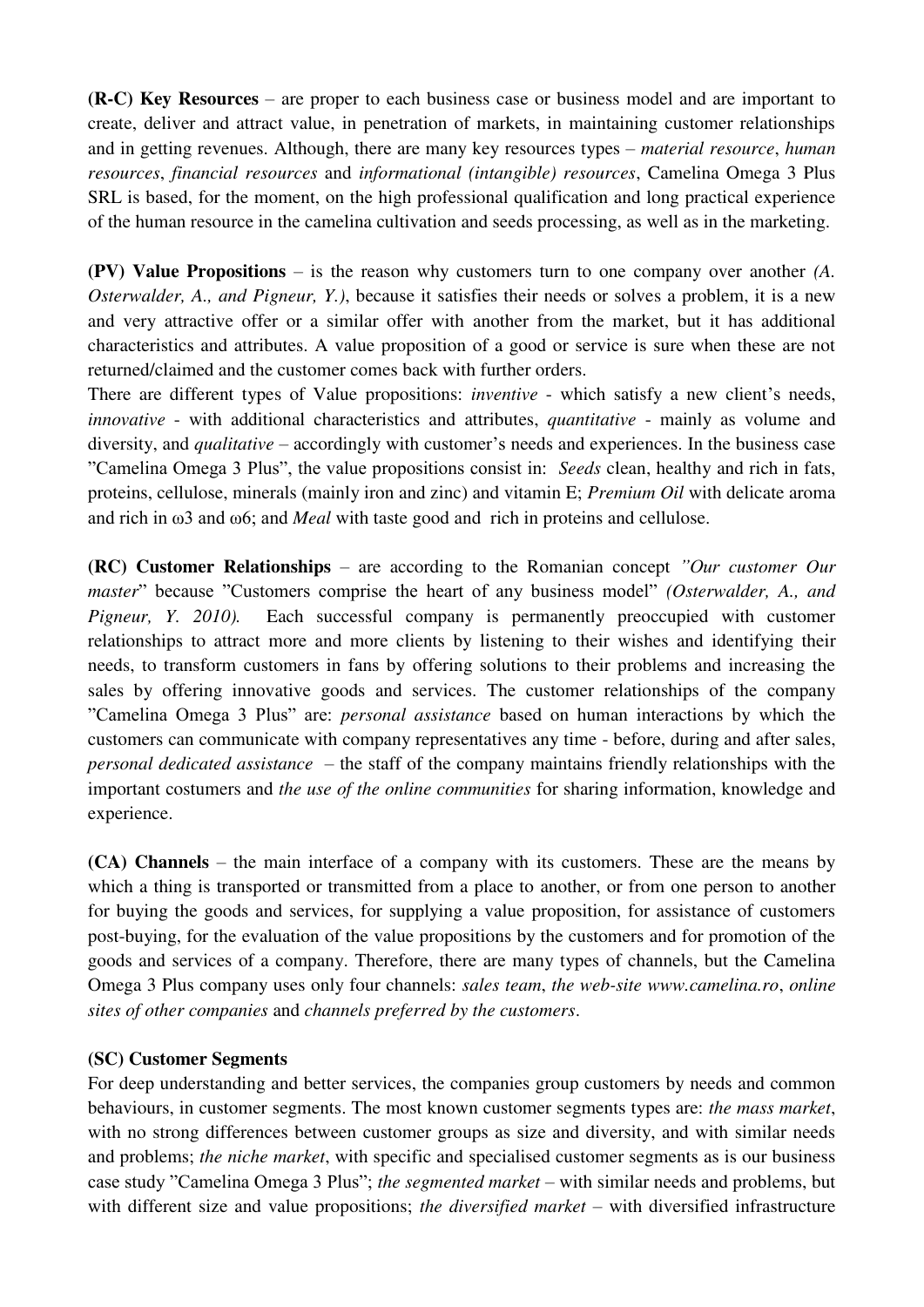which can serve two or more customer segments and *the market platforms* - which bring together two or more distinct and interdependent customer segments.

#### **(\$C) Costs Structure**

Any business case or models implies financial resources, because at least one of the three pillars of BMC (Value propositions, Customer relationships and Revenues stream) induces costs. The economic sciences describe two types of costs: *fixed costs*, that remain the same indifferently of the goods and services production, such as: salary of the indirect productive staff, rents, physical facilities of production (consumptions of electric energy, natural gases, water etc.), taxes, building and equipment insurance, publicity expenses, phone subscription etc., and *variable costs*, that vary proportional with the volume of the goods and services produced and/or traded, such as salary costs of the personnel direct productive, consumption of raw materials for producing goods and services. Also, each business model or business case has a cost strategy, depending on:

- value proposition: business with low value proposition, as the low cost strategy and business are based on high value proposition, with premium goods and exclusivity services;

- volume and diversity of goods and services: economy of scale – decreasing of unitary costs while the production is increasing, for example as result of low prices of wholesale acquisition and savings from specific activities – decreasing the unitary costs by increasing diversity of goods and services by using the same equipment and personnel.

The business case "Camelina Omega 3 Plus" has both of the costs types - fixed and variable and belongs to the strategy of diverse costs.

**(FV) Revenue Streams** – represent the arteries of a business model and is based on revenue streams from customer segments side. There are many types of revenues streams, but the most important type, including for "Camelina Omega 3 Plus", is the revenue streams from the customers. Also, there are different modalities for revenue streams generation, such as participating at inter/national projects, sponsorships, sales of the actives, taxes or commissions for various services, subscriptions, publicity for specific goods or services, or brand etc. In our case study, the opportunities to participate at national and international development programmes are an option for financial resources.

# **CONCLUSIONS**

1. The Business Model Canvas (BMC) is an "universally goods" used by the new and visionaries entrepreneurs for analysis and generation of innovative business cases and models. It is enough to use just the framework of BMC for the complete and efficient description and analysis of any component of the phenomena or activities from nature and society.

2. The BMC is the first and the main step of business models generation, a hands-on tool that assures understanding of the business models and cases and fosters discussions, creativity and analysis;

3. The most important benefit of BMC is the holistic thought, that is not blocked into details;

4. The optimal structure of BMC is with 9 functional structural pillars because, maybe, *"The number 9 is perfect for a complete analysis.* Also, each structural pillar has to have 1-5 examples;

5. The case study of business "Camelina Omega 3 Plus" is mainly based on the delivery of value, and, in the near future, on the creation and delivery of value;

6. In the context of the present study assisted by the BMC method, Camelina seems to be a crop with less economic and social unknowns, but with many technical challenges;